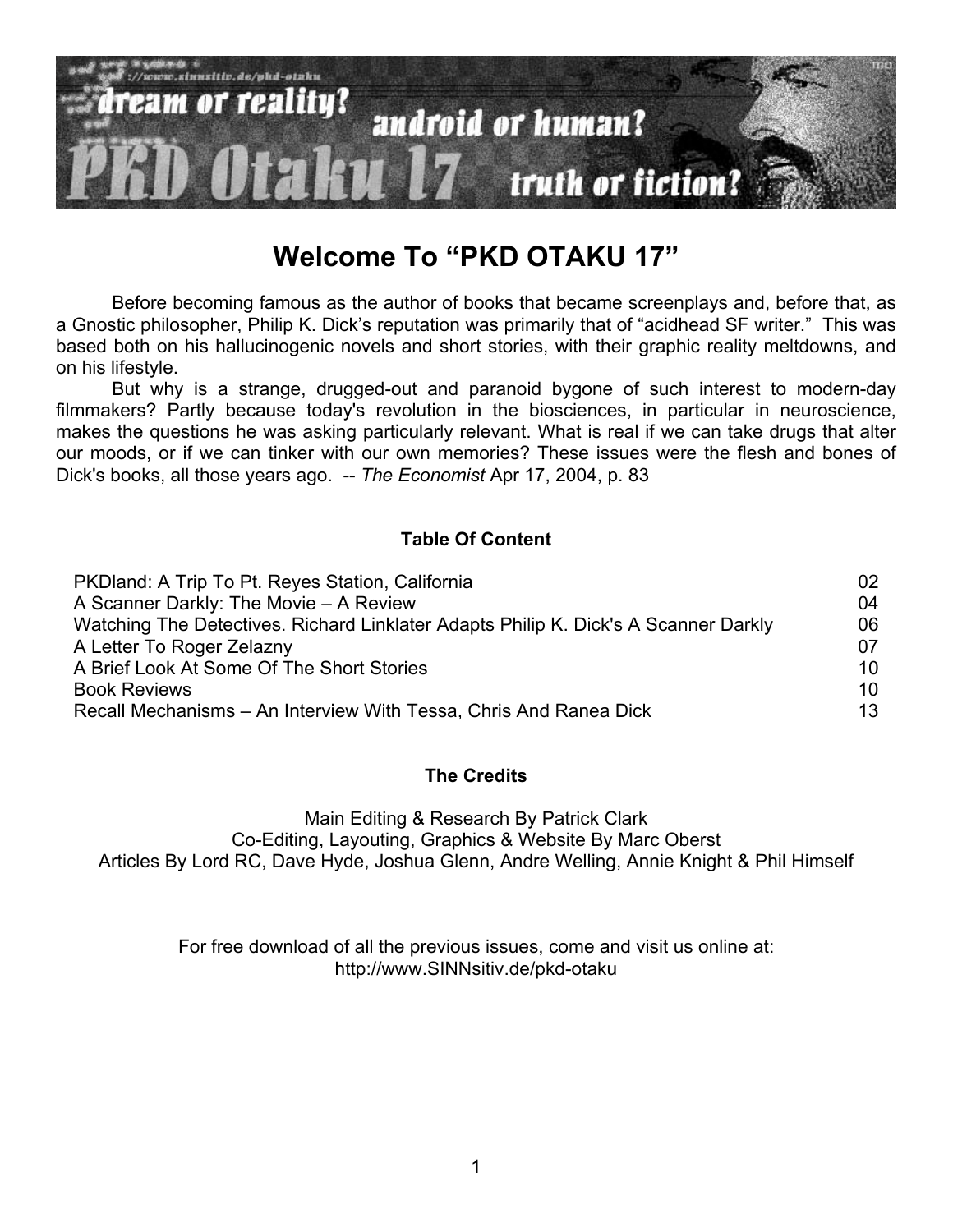

#### **PKDland: A Trip To Pt. Reyes Station, California By Lord RC**

In the late 1950s and into the early 1960s Philip K. Dick lived in Point Reyes Station, California, north of San Francisco. He initially moved there with wife Kleo but their marriage fell apart shortly after the move when PKD met a young widow, Anne Rubinstein. The two fell in love and PKD moved in with Anne and her children. In April 1959 they were married.

One might suppose this was an idyllic time for Phil: living in a beautiful place with a new wife and step-children, and, indeed, for several years it was. On February 25<sup>th</sup> 1960 Anne gave birth to a daughter, Laura.

While he lived with Anne in Point Reyes Station he wrote several of his most famous novels including: CONFESSIONS OF A CRAP ARTIST (with main character Faye based on Anne), THE MAN IN THE HIGH CASTLE, THE SIMULACRA and THE THREE STIGMATA OF PALMER ELDRITCH. It was one of the most creative periods of PKD's life. But by mid 1964 the marriage to Anne was disintegrating and Phil moved back to Berkeley and the two were divorced in 1965.

Many PKD fans have read the above novels and more that were written during this time, some of which were set in the Marin County neighborhood where he lived (THE MAN WHOSE TEETH WERE ALL EXACTLY ALIKE, Dr. BLOODMONEY) and some of us have had the urge to visit this wonderful place in California.

Your present writer and girlfriend, Patti, decided to visit the area in June 2006. Patti has two daughters in California: one in Playa del Rey and one in Ventura. After spending a pleasant few days in each location and visiting the beaches of Southern California we decided to head north on the Pacific Coast Highway towards the Point Reyes National Seashore, which area contains many of the towns PKD wrote about (Inverness, Petaluma, Point Reyes Station).

The drive up the PCH is a pleasant one as the road parallels the ocean for much of its distance and one passes through such interesting places as Pismo Beach (where we hung out with Bugs Bunny) and Monterey with its famous Cannery Row and Fisherman's Wharf. After touring through these towns and others we drove through San Francisco as evening fell. Patti drove across the Golden Gate Bridge while Dave, awestruck, watched the bridge pylons disappear into the low fog above the bay. Somehow we got lost and ended up in Oakland before finding a motel for that night. The next day, again with fog coming off the ocean, we left San Francisco and drove to the Pt. Reyes National Seashore in Marin County.

The Pt. Reyes National Seashore is a world apart from the sunny beaches of Southern California and the tourist towns up the coast. It's cooler here and foggier, the unspoiled and undeveloped land bounded by the Pacific Ocean on one side and San Francisco Bay on the other while to the north and further inland is the heart of the California wine country  $-$  little wineries everywhere beckoning us to come in for a taste. But, not being wine drinkers, we forwent this inducement and drove slowly into the heart of the National Seashore, stopping every now and then to explore some local place of interest (like the Pt. Reyes lighthouse) and do some bird-watching. In this part of California the bird-watching is great (as it is Southern California). Over the three days we stayed in the area we saw numerous birds, some of which we had never seen before like the Chestnut-backed chickadee, Heerman's Gull and a pair of Willets.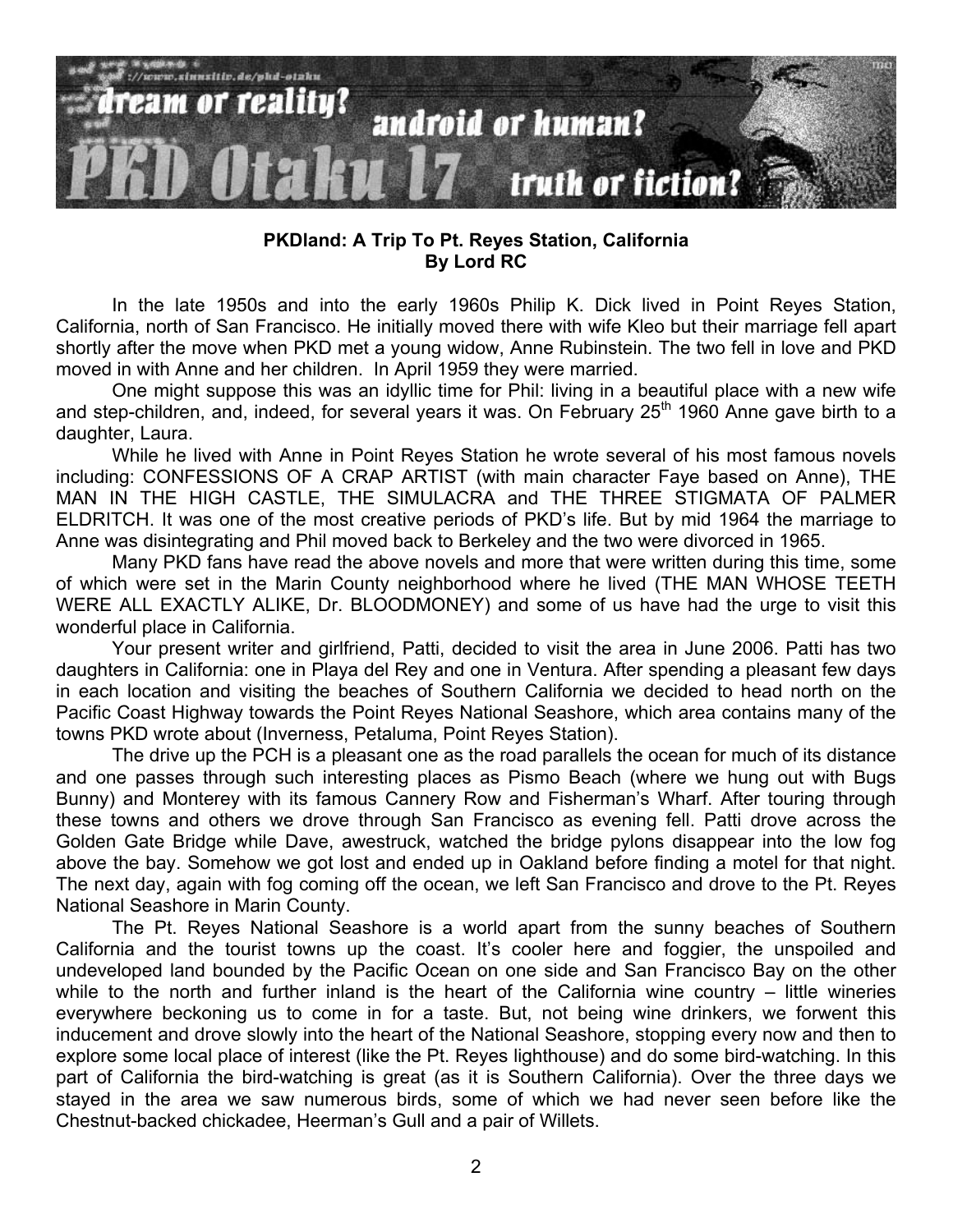

But this is not a tale about bird-watching interesting as that could be, but one about the area where PKD lived for five years. On the map one sees the names of the towns: Inverness, Petaluma, Point Reyes Station; they're little dots and until one actually visits these places one has no idea what theyíre like. Are they big towns? Small? Tourist traps? Well, theyíre all pretty small. Inverness, for example, you might pass through without realizing you've been through a town. It has a few motels along the shore and a Post Office and a couple of stores and that's about it. Point Reyes Station itself is more of a tourist town but one that doesnít seem to take itself too seriously in this respect. There are a couple of book stores, several galleries, four cafes and a bar.

At one of the book stores I bought another copy of PKD's DR. BLOODMONEY and Patti bought a broach made under the direction of Anne Dick whose jewelry designs are nationally famous. While there I mentioned PKD to the proprietor of the bookstore and he informed us that Anne still lived in the area and he gave us rough directions to her house. Well, after getting lost again we drove down this country road until we spotted a large wooden sign announcing the location of Anne Dick's house.

With trepidation we parked our car in the driveway and went and banged on the door. Shortly it was answered by Anne herself who, although busy, invited us in for a short visit. The house was about the same as when Phil and Anne lived there in the 60s: a low, spread-out ranch-style house with shrubs, trees and the colorful flowers which California has an abundance of at this time of year.

After we talked enthusiastically about PKD and the ice was broken Anne told us that she was revising her biography of Philip K. Dick and looking for a new publisher. She was also working on a novel inspired by PKD's THE MAN IN THE HIGH CASTLE. In her bookshelves she had a complete set of the Vintage editions of PKD's novels - a gift from her daughter, she said, and also a pile of old PKD editions including some early Ace Doubles and paperback originals. As she is not a collector of PKD editions, Dave sorted the pile into those which are valuable and those which are secondary editions.

Anne told us that, over the years, she had many people from all over the world had visited her  $-$  fans of PKD all. We talked of this and that and wondered why someone in Pt. Reyes had not capitalized on the fame of Philip K. Dick, perhaps by building a library or at least putting up a sign on the outskirts of town. But, as Anne said, the people in the town were oblivious of the famous writer who had spent many prolific years in the neighborhood.

We didn't wish to overstay our welcome so, after a half-hour or so we took our leave. Anne was kind enough to let us take photos of her house and even took a picture of Patti and me outside the front door.

She still makes jewelry (which you can order from her website: www.annedickjewelry.com) and has transformed part of her house into a bed-and-breakfast. I wish we'd have known about that before our visit because we would've stayed a night there. The rates were comparable for the area and the locale in the wonderful countryside cannot be beat. For any readers thinking of visiting this area you can stay a night or a week at Anneís house by going to her other website www.sevengreyfoxes.com. And, who knows, you might, like us, be able to have a nice chat with Anne about her life with PKD!

I was entranced by the whole area; we live high in the mountains of Colorado with its sere beauty but I was taken completely by the relaxed atmosphere of the Pt. Reyes Seashore and its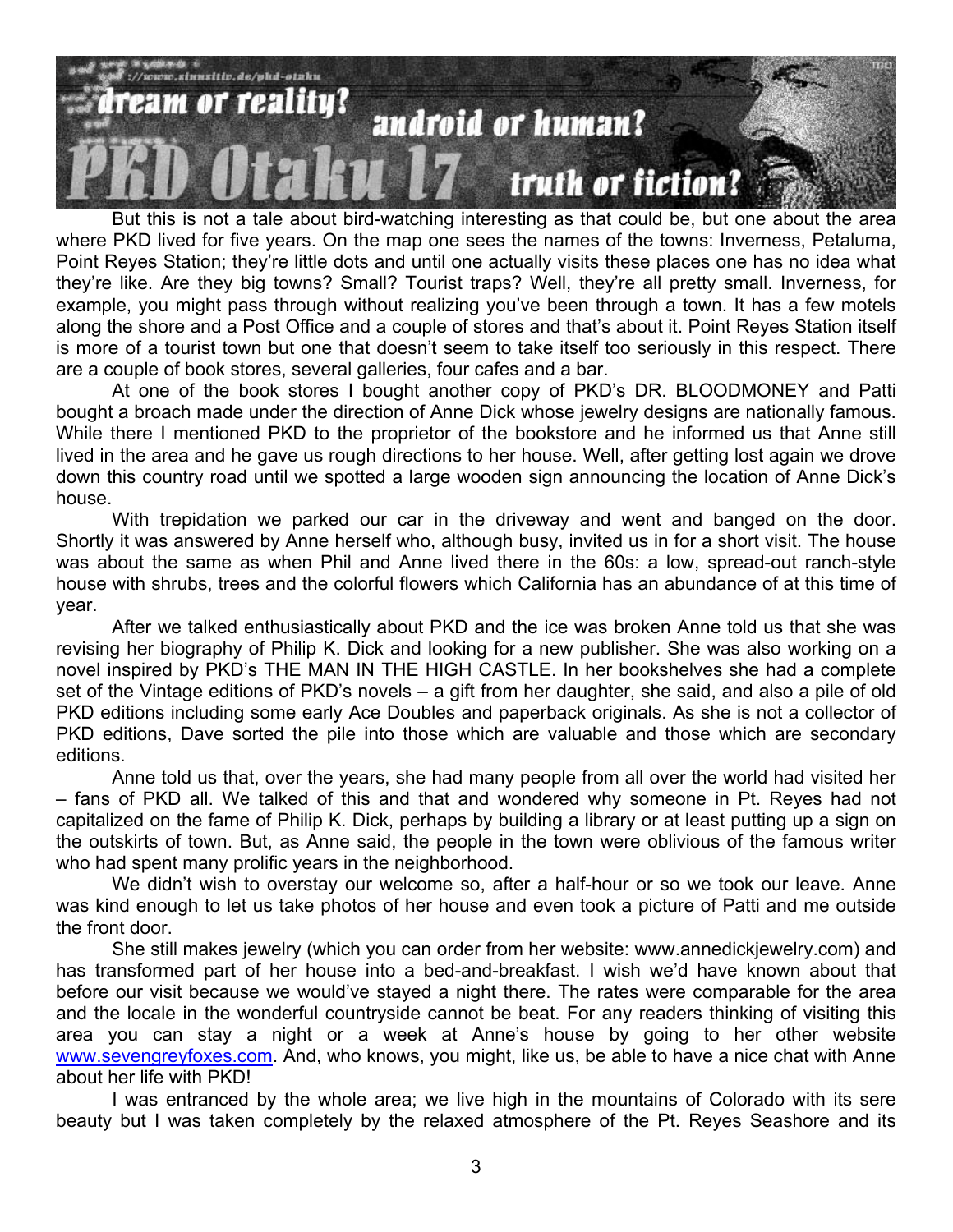

abundant wildlife. I wonder why PKD would leave such a great place – it must've been even better in the  $60s$  – and move to Los Angeles!

Well, that's life, I guess, and although PKD is no longer with us the great place he lived in with Anne is still there, hardly changed at all, I imagine – an advantage of living in a National Park. I hope any readers of PKD OTAKU who are thinking of visiting America or vacationing in California will make the trip to Point Reyes. It's simply beautiful there. (August 2006)

#### A Scanner Darkly: The Movie – A Review **By Dave Hyde**

Let's see... it all started off with BLADE RUNNER back in 1982; a good movie by most accounts and a bold move on the part of Ridley Scott, the director, and the various writers of the screenplay. As the first cinematic interpretation of one of Philip K. Dick's novels it had the advantage of not having to follow any other film based on Dick's work – and especially it didn't have to follow itself. BLADE RUNNER was, then, a critical and eventual commercial success. But for the fan of Philip K. Dickís written work it had its problems. In some ways it succeeded in grasping the spirit of PKD's novel *DO ANDROIDS DREAM OF ELECTRIC SHEEP*? but in other ways the movie seemed to ignore crucial aspects of the novel completely. To this writer, after having seen three versions, BLADE RUNNER was a movie I scowled at for years: it just wasn't what the fans wanted; not only were whole subplots scythed out and too much emphasis put on the violence but it was all just too conventional, too much just another movie.

My irritation subsided over the years in light of what followed... First up was TOTAL RECALL starring the now Governor of California, Arnold Schwartznegger. The movie was based on PKD's short story *We Can Remember It For You Wholesale*. I thought it was a fun movie that had its moments, I particularly liked it when Sharon Stone stomped Arnold in the balls and said, "That's for making me come to Mars! You know how I hate this fucking planet!î After something like that you canít really *dislike* this movie. It was a big hit in the cinemas across the nation and I was enthusiastic and glad that Philís kids would make some money. Critically? Well, it did keep the central tenet of the story going in a twisted way and the special effects were cool for the day.

Then, um, what? IMPOSTOR? PAYCHECK? SCREAMERS? I think it was SCREAMERS. This movie was based on PKDís story *Second Variety*. This is a great short story and it would make a great movie *if* someone had spent a lot of money producing it. Unfortunately, that wasnít the case. The actors were fine, everything was fine, but it lacked confidence as if it knew it was destined to be ignored by Blockbuster and cut up on late night TV.

As for IMPOSTOR, this is another excellent short story of the same name but... one that shouldn't have been made into a movie. The plot is so straightforward that there's little suspense involved. Philip K. Dick was a deft writer, in this short story he made his idea interesting but in this movie version it's just boring.

By the time of PAYCHECK I would've been happy just to have seen PKD's name in the credits and didn't expect much from the movie and I wasn't disappointed. I don't fault Ben Affleck, you canít blame an actor or two for a bad screenplay and a lack of vision on the part of the director (whose name I have completely forgot).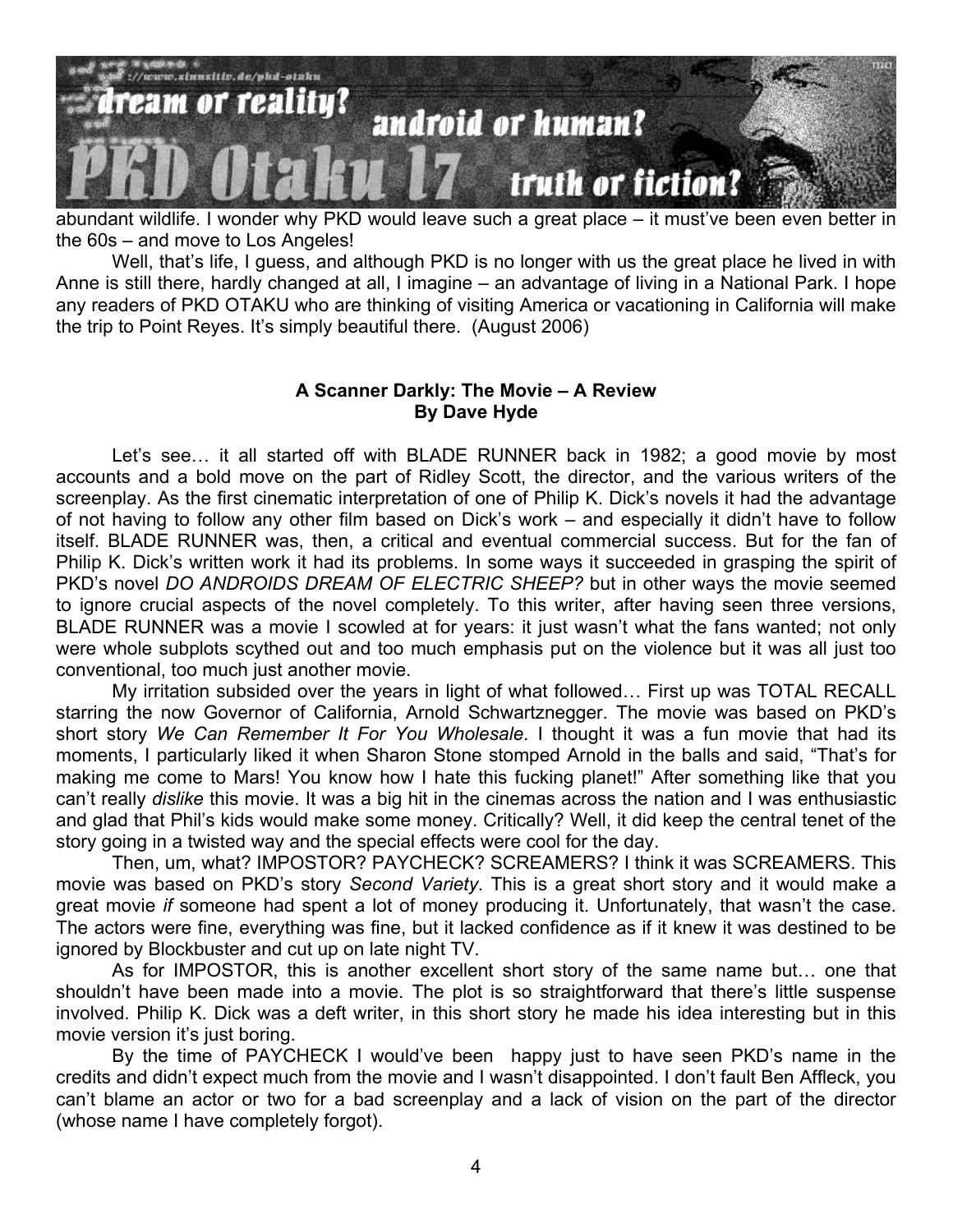

With the next PKD movie I realized we'd come a long way from BLADE RUNNER. This one was MINORITY REPORT (I may have left a movie out here) starring Tom Cruise and directed by Stephen Spielberg. I detest this movie. Philip K. Dickís short story *The Minority Report* was butchered by those involved in the production. Spielberg is the director and must be responsible for this utter piece of crap. And I say that because of the smugness of the direction -- the Spielberg-patented sentimentality that drapes others of his movies. It's as if that goddamn cutsie-pie, politically correct alien abomination in E.T. has somehow invaded everything he does. It shows in MINORITY REPORT by his literally dragging one of the 'mutants' from their protective pond where she  $-$  of course it's a she – is further dragged around by Tom Cruise to the sniffles and sighs of audiences everywhere.

Ah, gimme a break! MINORITY REPORT is strictly high-gloss hackwork. What the hell could we expect from the next PKD production, the forever-in-the-making A SCANNER DARKLY?

I didn't expect much and was happy that they didn't change the title. I'd seen some of the stills online and was perplexed; it looked like theyíd filmed all these famous actors and then for some unknown reason turned them into cartoons! I mean, if you're gonna hire Keanu Reaves, Winona Ryder, Woody Harrelson and Robert Downey Jr. and then turn them into cartoons why not get Bugs Bunny in the first place, he'd be cheaper than this lot!

So I approached the movie A SCANNER DARKLY based on Philip K. Dick's masterpiece of the same title with a mixture of skepticism and excitement. I hadn't seen director Richard Linklater's previous movie WAKING LIFE at the theater or on DVD and knew only that it was supposed to prefigure the direction that A SCANNER DARKLY would take style-wise.

As Patti and I waited through the interminable loud previews in the multiplex in Boulder I kept a rough count of the number of people who came in to see the show. This was the 4.30pm matinee and it was 100 deg F outside. I was heartened to see all the people filling up the seats and by the time A SCANNER DARKLY began the place was almost full. There must've been 100 people in there.

On the screen a cartoon of an actor was playing the part of Charles Freck which character was scratching at visible invisible 'aphids', just like in the opening pages of PKD's novel. As the credits rolled Freck scratched his way around and infected his dog who, along with Freck, had to take an immediate bath. When the credit for Philip K. Dick appeared on the screen I smiled. There was Freck crawling on the floor collecting aphids in a jar.

I settled back as best I could in the really lousy seats these crackerbox cinemas always have, probably uncomfortable on purpose to keep the homeless from moving in... and got into the show.

The cartoon technique was interesting. I was wondering how the artists would handle the scramble suit – the device that allowed undercover police to hide their identities. Well, I don't know how they did it but it was done. This, I thought, must be one of the advantages of doing it cartoon style. And as the faces of Bob Arctor changed continuously on the screen I noticed for a brief second there the face of Philip K. Dick himself appear in the mélange!

The technique of using cartoonized actors together with the free range of modern computer animation techniques is an interesting development with endless possibilities. It might also be completely pointless. One can imagine, as well, it being easily abused. Linklater knew this when he made A SCANNER DARKLY as can be seen by the scene when Freck is off daydreaming and his head gets blown off. And that's it. The director doesn't dwell on it or introduce scenes of gratuitous violence into the movie. Indeed, he could've done a lot more with his techniques. I imagine a lot of viewers, accustomed to cartoon violence from an early age, expected a more lurid depiction of events in PKD's story. I know I did. The director could've conjured up fantastic scenes of Bob Arctor's brain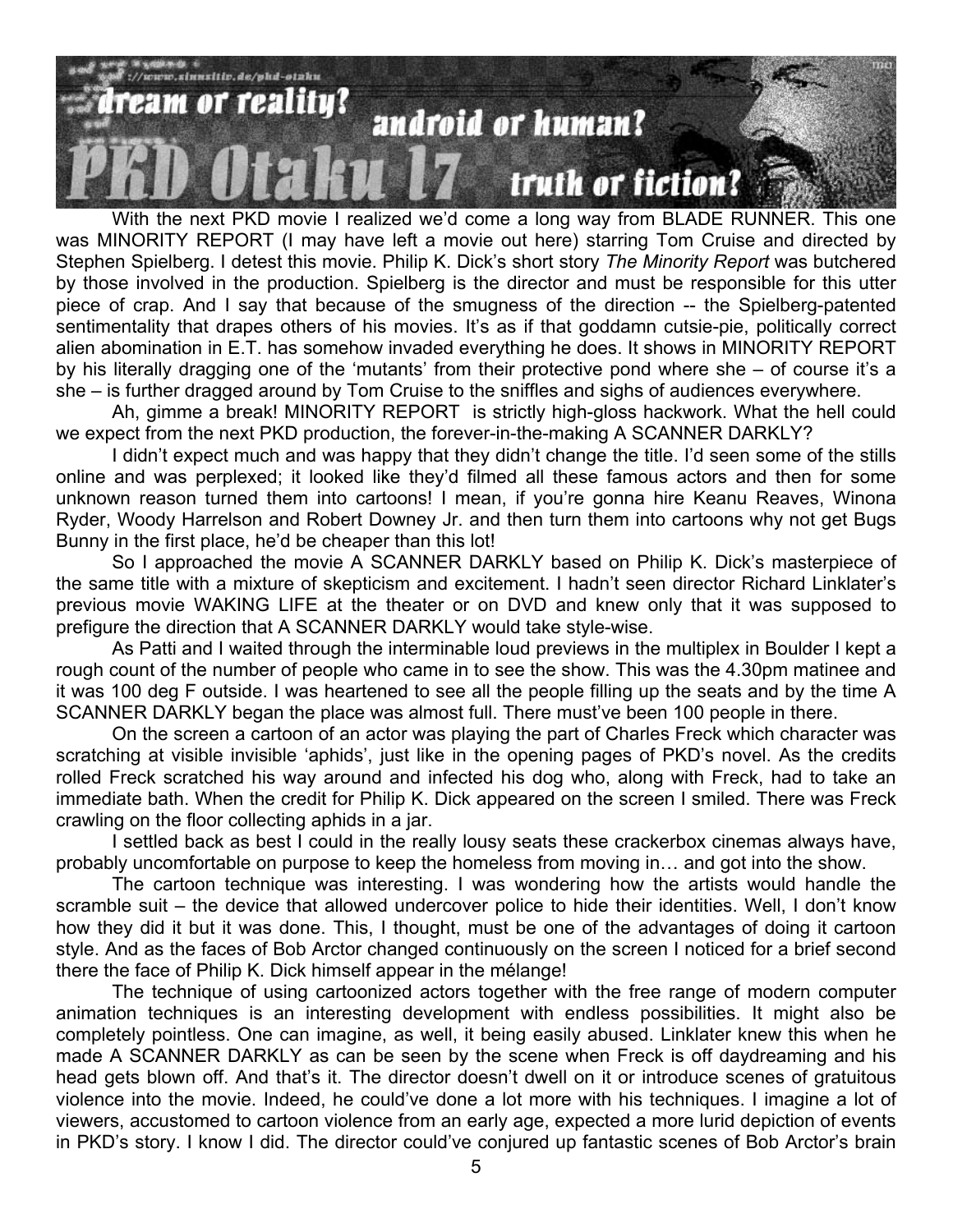

splitting into two pieces, for instance. But he didn't, instead he did something all those who believe in the originality of Philip K. Dickís work have long awaited: a cinematic adaptation of one of his stories that itself believed in the writer first and foremost, one that didnít need to be interpreted with its main eye on the expectations of the punters at the cinema. Linklater, then, had faith in Dick's novel and told it straight.

I've read some of the reviews of A SCANNER DARKLY online and in the papers and a theme of any first criticism seems to be that the movie was somehow flat. It didnít live up to expectations. Well, expectations are for blockbuster directors like Spielberg to deliver. I'd rather watch a movie that challenges the way things are done, that is innovative not only stylistically but also in the realization that the story itself is what is the *real* masterpiece. I think that if Linklater couldíve got away with it he'd've simply scrolled the text of A SCANNER DARKLY down the screen. That would be something! Read a book in giant letters while you munch on your popcorn. Why not? Linklater comes close with this movie. One thing is for sure; I've picked it up in the reviews, A SCANNER DARKLY, the movie, will generate endless discussion, criticism and comment and although stylistically it might not spawn a lot of imitators it will almost certainly inspire a lot of producers to have more faith in the original written stories they choose to adapt to the screen. In its way, then Linklater's A SCANNER DARKLY will, like Philip K. Dick's novel, become a masterpiece.

#### **Watching The Detectives. Richard Linklater Adapts Philip K. Dick's A Scanner Darkly By Joshua Glenn. Slate: June 27, 2006**

I... In order to get a firmer grasp on this chuckle-inducing notion, it's necessary to revisit the intellectual climate of the mid-1970s, when a middle-aged Dick was playing host to gun-toting drug dealers and their teenage clients, downing gruesome quantities of speed, and working fitfully on *Scanner*. In those years, socialism as a doctrine and a movement no longer seemed capable of arresting the progress of the insurgent political, economic, and cultural doctrine that during the market-worshiping 1980s would come to be called neoliberalism. Disappointed *soixante-huitards* everywhere sank into their couches and succumbed to irony and lifestyle radicalism. In France, however (where Dick's fiction was treated with the kind of respect formerly accorded only to Poe), thinkers like Michel Foucault, Gilles Deleuze, and FÈlix Guattari offered up theories of how social control was now exercised not through class domination but increasingly subtle mechanisms....

By then, Dick had been writing for more than a decade about semi-employed, drug-using, near-schizophrenic schlemiels who through sheer stubbornness and perversity succeeded in their struggle against neototalitarianism and irreality where heroic types had failed. Forget, if you can, that previous Hollywood adaptations of Dick novels have starred the likes of Harrison Ford, Arnold Schwarzenegger, and Tom Cruise: "I know only one thing about my novels," Dick wrote in a 1970 letter addressing himself to critics who didn't like his unglamorous, anti-heroic protagonists. "In them again and again, this minor man asserts himself in all his hasty, sweaty strength." And in a 1972 speech, Dick stole a march on Foucault, et al., by praising the "laziness, short attention span, perversity, [and] criminal tendencies" of the lazy, shiftless, half-crazed American slacker. ("We can tell and tell him what to do, but when the time comes for him to perform, all the subliminal instruction, all the ideological briefing, all the tranquilizing drugs, all the psychotherapy are a waste," insisted Dick. "He just plain will not jump when the whip is cracked.")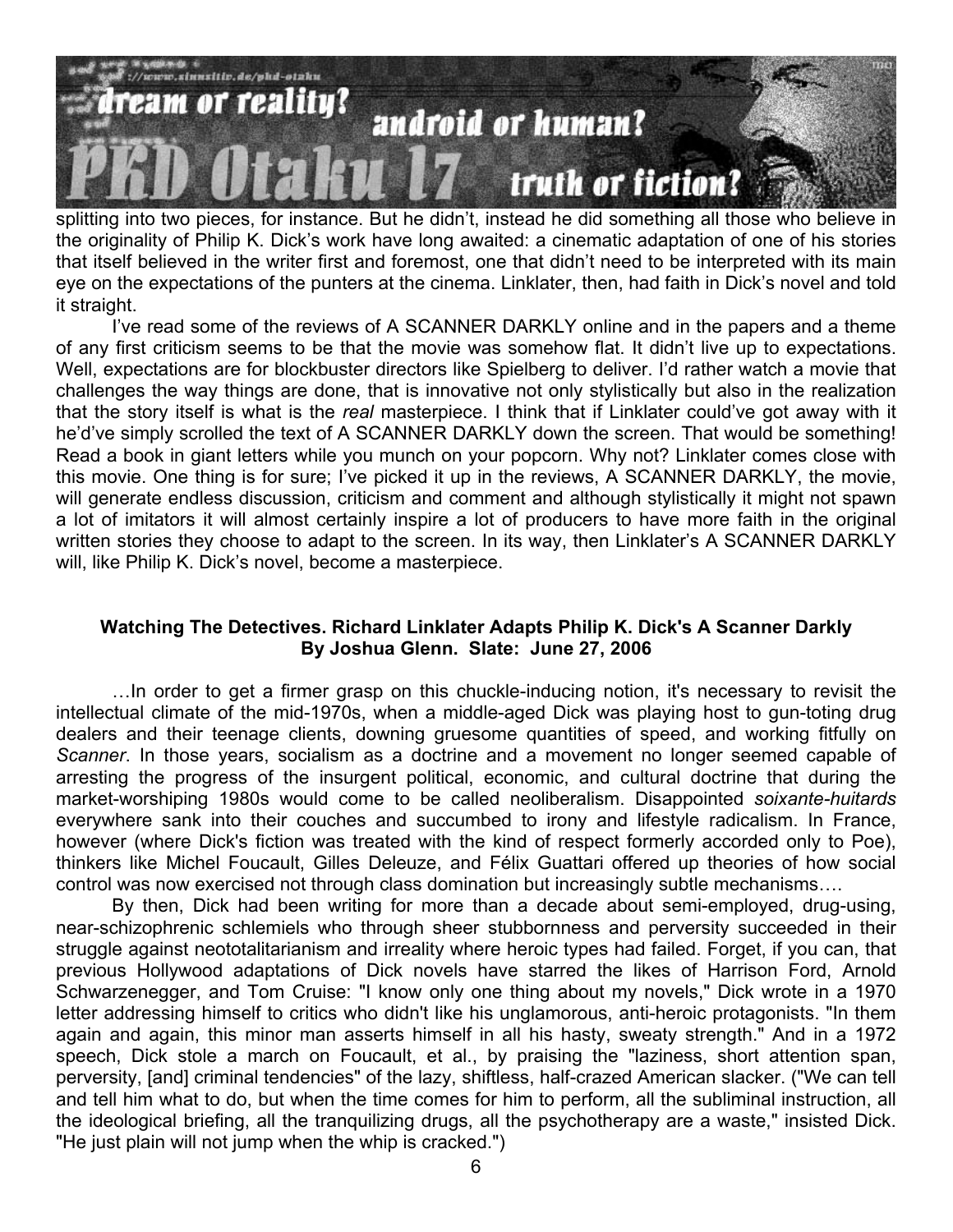

## **A Letter To Roger Zelazny**

Dear Roger, November 13, 1968

I've been thinking about the Convention and you, wondering how you are and how your busy schedule of work is going. (Please forgive the bad typing; I just finished an outline and some sample chapters for Ace, and my fingers are tired.) Anyhow, I wanted to tell you my reaction to LORD OF LIGHT, with its beautiful cover  $-$  plus what you wrote in my copy. Let me start by saying that I believe - really and strongly and completely believe - that LORD OF LIGHT is one of the two or three finest s-f novels in existence. I can think, actually, of one or two equal to it (PLAYER PIANO) and none better than it. I think I can explain why (although, of course, you must already know it. But I'd like to discuss it, as if I'm the only person who eve read it...a bit of vanity on my part: I read Roger Zelazny's book and I liked it and here's why). (Wait a minute. I think I simply type my notes, taken as I read it, onto this sheet of paper. Here goes.)

(one) Ending carried beyond point most writers would have stopped at, giving it a full mythepic quality.

(two) Appearance at end of Christian elements a strange but very good idea.

(three) Language at very end superb. "Flowers."

(four) Much more powerful than Tolkien --- bit like Mort DíArthur or Idylls of the King (and DRAGON MASTERS).

(five) Best s-f novel I've read by anyone.

(six) One of the very few novels either s-f or not which has an ending stronger than the body of the book – that alone is a major achievement. A novel is no better than its ending.

(seven) The hooker is great, too.

(eight) How did you do on paperback resale? I got \$9,000 for EELCTRIC SHEEP. I hope you got more  $-$  the novel deserves it.

(nine) When I got through (reading it), everything around me looked ugly by comparison.

(ten) Hesse's SIDDHARTHA.

(eleven) The retarded girl. Inspired. A touch which, did it not exist, could never  $-$  by anyone other than Roger Zelazny  $-$  be imagined.

(twelve) I had a terrible time adjusting back to "reality." Haven't felt that way since Stendhal's RED & THE BLACK, which I consider the best novel I have ever read. (I almost typed "written.") $\langle$ 

(thirteen) After reading your novel I watched a famous foreign movie on TV, and it was like living in hell. I thought Iíd never get out.

(fourteen) If you never write anything again you have made a unique and wonderful contribution to American literature – LORD OF LIGHT, like THE MARTIAN CHRONICLES should be read in every college English class. And should be known to every literate person.

(fifteen) Your idea is original, your plotting is excellent, your resolution is beyond compare. Even VANITY FAIR did not climax as well as LORD OF LIGHT.

I think you can tell from this transcription of my holographic notes how much I liked it.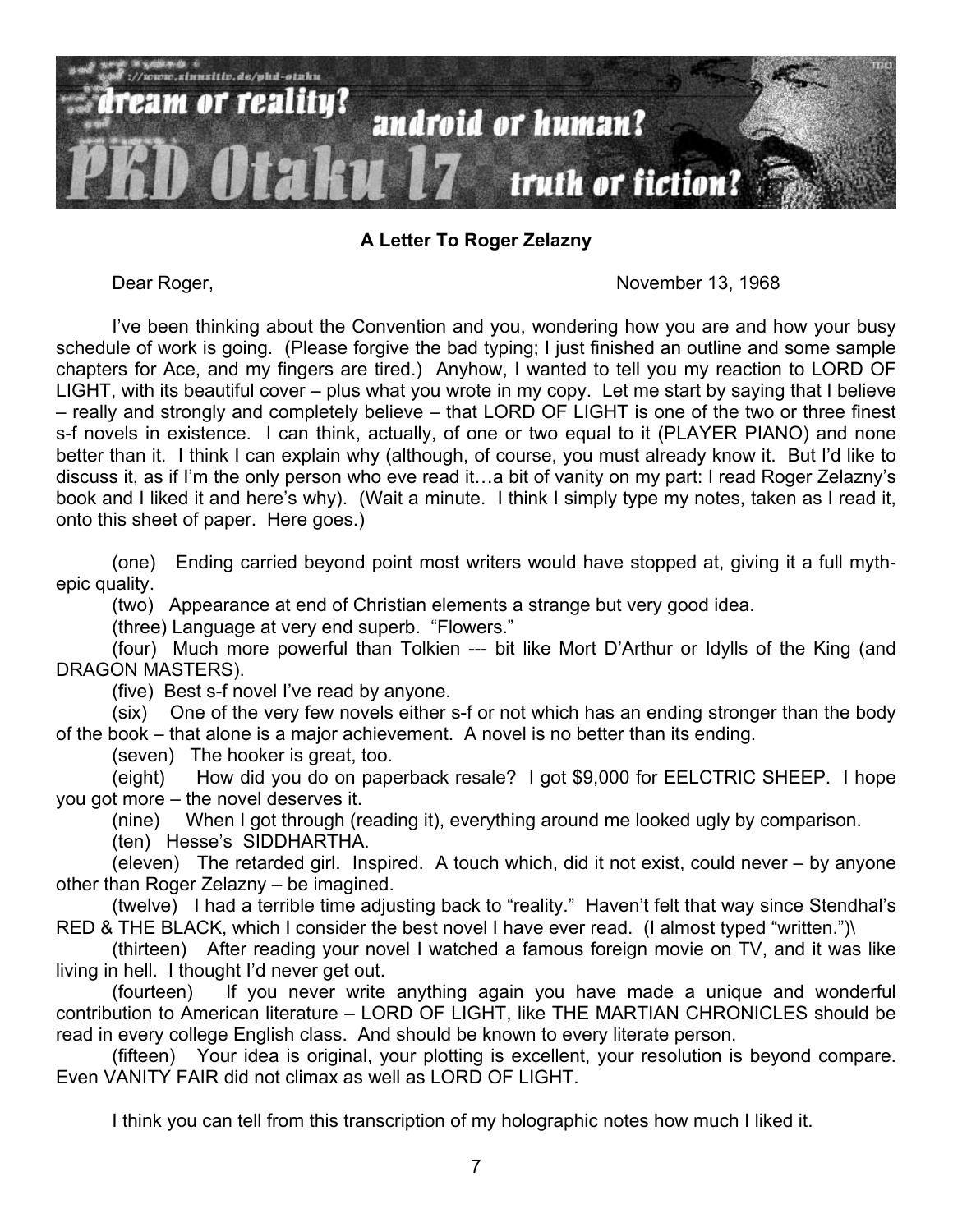

Also, Iíd like to mention specific passages in the novel which appealed to me (for various reasons). Unfortunately I did not begin to mark the book until page 141, but from there on, here goes.

p. 141. "I can't take off cold. It has to warm up." (You realize, of course, that the impact of these passages depends to a great extent on their position in the text.)

p. 160. "Gods collect the strangest things, and certain among them save lists."

p. 173. "Then good-bye," and so saying, Sam rose into the air like a balloon.

p. 177. "... I was flying about the ways of Heaven looking for Lord Rudra, hoping to befoul him with my droppings $\ldots$ "

p. 178. As he rose, he was pierced through by an arrow from a nearby window by one who hated jackbirds."

p. 186. "We need another creator in a hurry," said Vishnu. "The floor is open for nominations." All of page 188. Which you showed me at the Convention. An utter, absolute delight, and a high-point in the novel.

p. 193. He (Krishna) wears out bodies at a fantastic rate."

p. 210. The top paragraph. Lovely. Did that really come out of your own mind, or are you paraphrasing someone? It's so good I can't believe a mere mortal (you are a mortal, aren't you?) could think this up, this part which starts, "It is said that each day..." etc. I've read it over and over again.

p. 216. The last fifteen lines. So damn powerful, and done in so few words.

p. 222. Lines four to eight. Very strong.

p. 222. "And elsewhere in the world..." etc., to end of paragraph.

p. 229. "In the old days, I would have taken the thunder chariot  $-$ " "In the old days there was no thunder chariot. Lord Yama – "Silence! WE have a thunder chariot now." Etc.

p. 231. "he has dwelled in hiding over the years. Leaking (sic) scientific knowledge into the world." The verb "leaking" is excellent.

p. 231. "...He later allied himself with Narada, who now runs a bootleg body shop in the hills."

- $p. 234.$  Fish, like old coins, lay at the...etc.
- p. 236. "And you, Tak?" "A banana, perhaps."
- p. 237. The rain fell about him, coming like cold nails through the wind.
- p. 241. "... You know I ma a Christian sympathizer." See my holographic note two.

p. 247. Lines six to fifteen. Beautiful and strong.

p. 247. And Yama was suddenly drenched with galloons of water; and his horse reared, falling over backwards. (And almost absurd event, at a most serious time; the effect is pataphysical.)

p. 254. top sixteen lines of 255. Now, here is something so wonderful, so sad, so perfect, so touching and strange –what can I say about it. (See my holographic note eleven.) At least I have the ability to read it, even if I don't have  $-$  and never will have  $-$  the ability to write such a thing.

I'm sorry I didn't mark the text prior to page 141, but if I had, we'd have a letter, here, a mile long. Anyhow, from this you can see what delights me: the funny ones, the sad ones, the dramatic and powerful ones. And I should add, the final paragraph...which for some reason reminds me of Grey's "Elegy." (last stanza.) I savor the book; I love it and I will reread it and get Nancy to read it (Nancy, my wife). Well, I could go on forever about LORD OF LIGHT; Iíd be interested in knowing how long you worked on it, how many, if any, revisions there were and what Larry Ashmead had to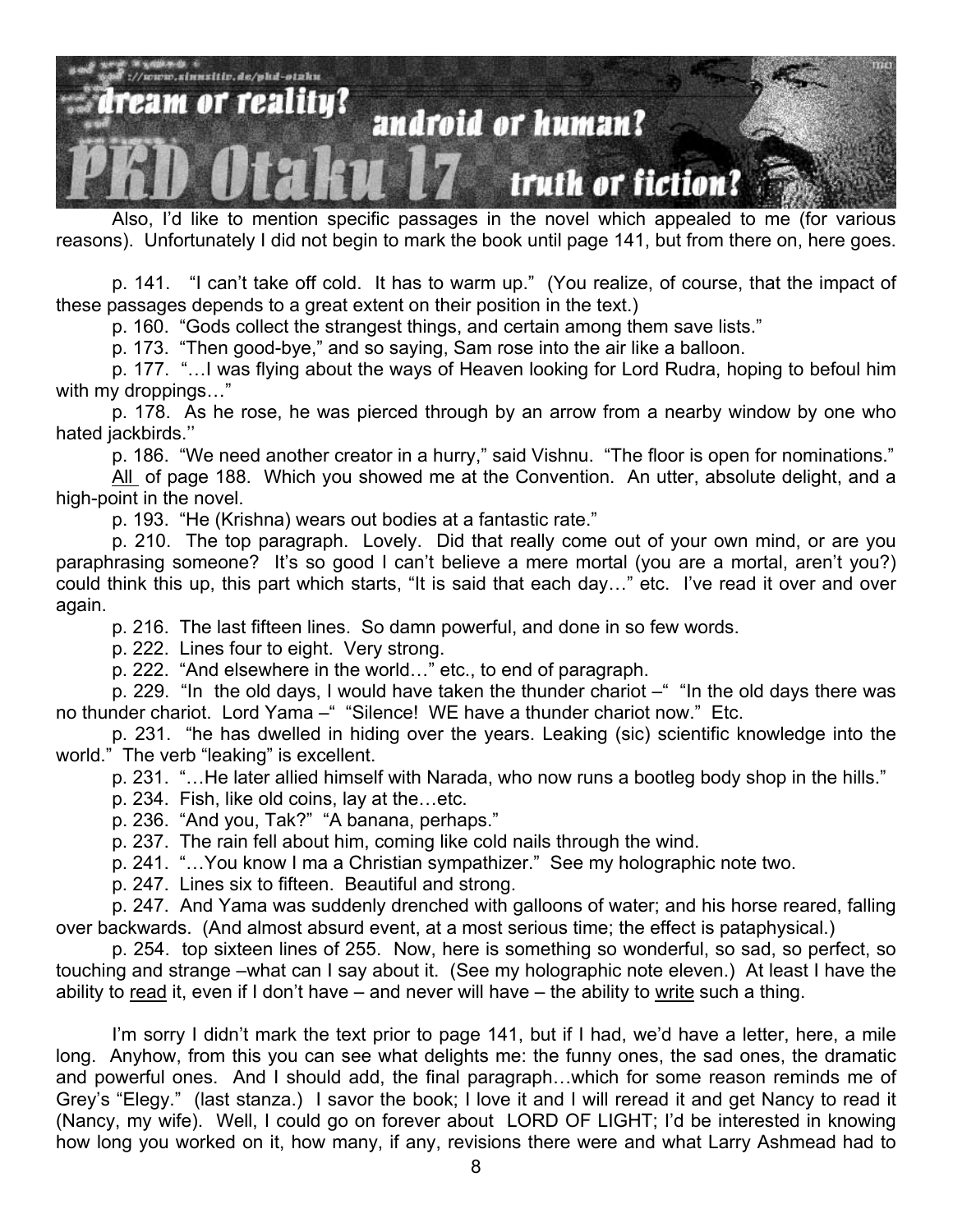

say about it. Did he realize hat he had here? Did he seem to see that this was not just another successful, marketable novel?

Speaking of Doubleday -- I got news from my agent today that Doubleday has bought my most recent novel, a sort of "future mystery," as it's going to be called (working title: A MAZE WITH DEATH). And Terry Carr at Ace tell s me that a big collection of my magazine-length stories is coming out as a special...so between the two sales we are back in the black and out of the red, as the folks say. And then I have high hopes for the sample chapters and outline which I just sent off to Don Wollheim. So you can see I've been busy.

After reading LORD OF LIGHT I can see that you will have no trouble with our collaboration, DEUS IRAE. By the way  $-$  an idea came to me about that (don't read the rest of this until March, if you're busy right now). Maybe the viewpoint  $-$  and locale—could shift, at about page 55, to the God of Wrath himself. That's something that didn't occur to me until today...and it's been four and a half years! Shifting viewpoint is a method I always use...but for some reason this never occurred to me. Any good? Yes? No? In-between?

Let's see...one other item. Terry sent me the galleys of John Brunner's new novel, THE JAGGED ORBIT. Terrible title, but a fine book. Terry wanted me to write something nice about it (presumably after reading it) to be used in a cover blurb. Well, it was easy for me to do so because the book was so good (weíll have to dodge and weave fast to keep up with John). Now, Terry wants to know if there's anyone I'd like the galleys of my short story collection sent to. Would you have the time, say next month. I quess to read into the collection? If not that's okay: I damn near didn't have time to read John's. I can't ask Terry to send my Galleys to John because that would force him into a quid pro quo, and I don't want that. Let me know...and if I don't hear from you (I know how busy you are) I simply won't suggest your name to Terry.

In looking back over this letter I see that I have no said one bad thing about anything in your novel...and it occurs to me that possibly this might make my comments sound contrived. Therefore I shall complain about tow things: two similes. "The rain came down like bullets." "His chest was like a barrel." It also occurs to me that you might be annoyed  $-$  and quite rightly, too  $-$  at this, my long discourse about your novel...after all it is yours, not mine; maybe I should confine my analysis to my own works. But forgive me, Roger, if Iíve gone too far; I did like it so damn much, and I just wanted to tell you that, and lay out the Why in front of you. And remember: THIS LETTER DOES NOT REQUIRE AN ANSWER, because I KNOW HOW BUSY YOUR ARE. Okay? (One thing I would like to know, though, if you do write; which of my novels that you've read did you like the most? Assuming, of course, that you liked any. THE THREE STIGMATA? MAN IN THE HIGH CASTLE? MARTIN TIME-SLIP? Those are the ones I think are best.)

With love.

Philip K. Dick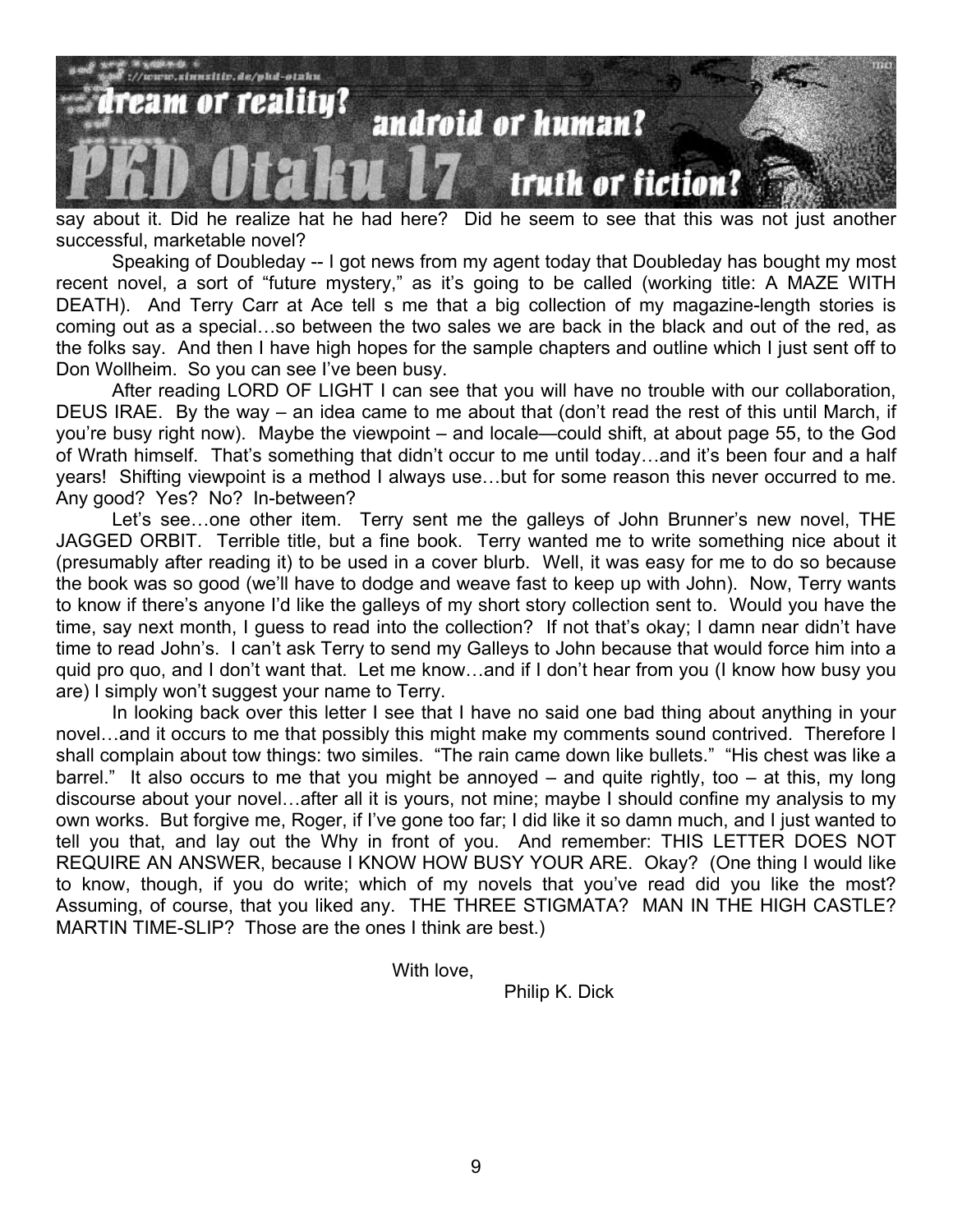

## **A Brief Look At Some Of The Short Stories By Andre Welling**

Having just read that pulp sf story GOLDEN MAN with its cliché radiation fear and pulp genetics (radiation caused 'mutants' like x-men villains and the 'euth' tries to hinder the emergence of new 'races' threatening to good ol' homo sapiens - that's not so much away from the world of 'Lord of the Swastika') and the punch line of an all-seeing (he knows 'the' future, oh my \*yawn\*) but stupid (i.e. 'animalistic') 'mutant' that is attractive for earth women because it is all golden and so (we know women are like magpies) makes them all-too- willing fuck-and-reproduce prey. Is this the end of the world? What a potboiler.. And now soon a MAJOR MOTION PICTURE with Tom Cruise all naked and golden...

Immediately dived into 'Breakfast at Twilight' which \*is\* (could be) by all means a decent 50s war paranoia Twilight Zone episode. There is a wonderful passage in it about what it means to be alive and the family chooses (risk of) death over that 'not being alive' of being brain-washed and unfree people. (It would also be the speech of a father rather killing his own children than letting the 'commies' have them...)

EXHIBIT PIECE with its faulty logic and 'surprise' ending (even if Dr. Grunberg is right, so why didn't he himself hear of the imminent world destruction as written in the morning paper?) is not so hot but the TURNING WHEEL is really cool and really one of his best. And one of the rare stories without Anglo protagonists and a real fun 'society'. Those Bards and Poets operating faulty machinery they wouldn't think of getting fixed because that's so, well, 'meddling'. And the delightful Elron bashing. And the white apes: I felt exactly like that sweaty and hairy Cauc hunk when I traveled in Sumatra and all those slender, short, spotlessly-groomed, handsome, and copper-colored Indonesians watched 'it' as if expecting me to turn into protoplasm any second.

### **Book Reviews**

The Three Stigmata of Palmer Eldrich J. G Ballard: The Guardian 31 March 1966, p. 6

The social satire, in the past one of the strongest forms of science fiction, has withered away in recent years, perhaps reflecting the present mood of complacency about our manners and morals – or, just conceivably, a sense that the future holds a great deal worse in store. Certainly the future described in Philip K. Dickís The Three Stigmata of Palmer Eldrich makes our own times seem Arcadian. The twenty-first century hero, Barney Mayerson, carries a computer psychiatrist around with him in a suitcase to provide instant harpy. However, the psychiatrist, Dr. Smile, who measures his patients' stressing Freuds, has the demoralizing habit of pronouncing their names wrongly.

Elsewhere notions of reality are equally confused. Even the cement in the vast housing blocks that stretch from coast to coast is synthetic. Intermittent failures of the cooling systems reduce entire record collections to fused lumps, and the population have given themselves over to chewing an hallucinogenic drug, Can-D. No one could blame them, nor expect them to put up much of a fight against the even more sinister drug, Chew-Z, that appears on the interstellar horizon. "No one made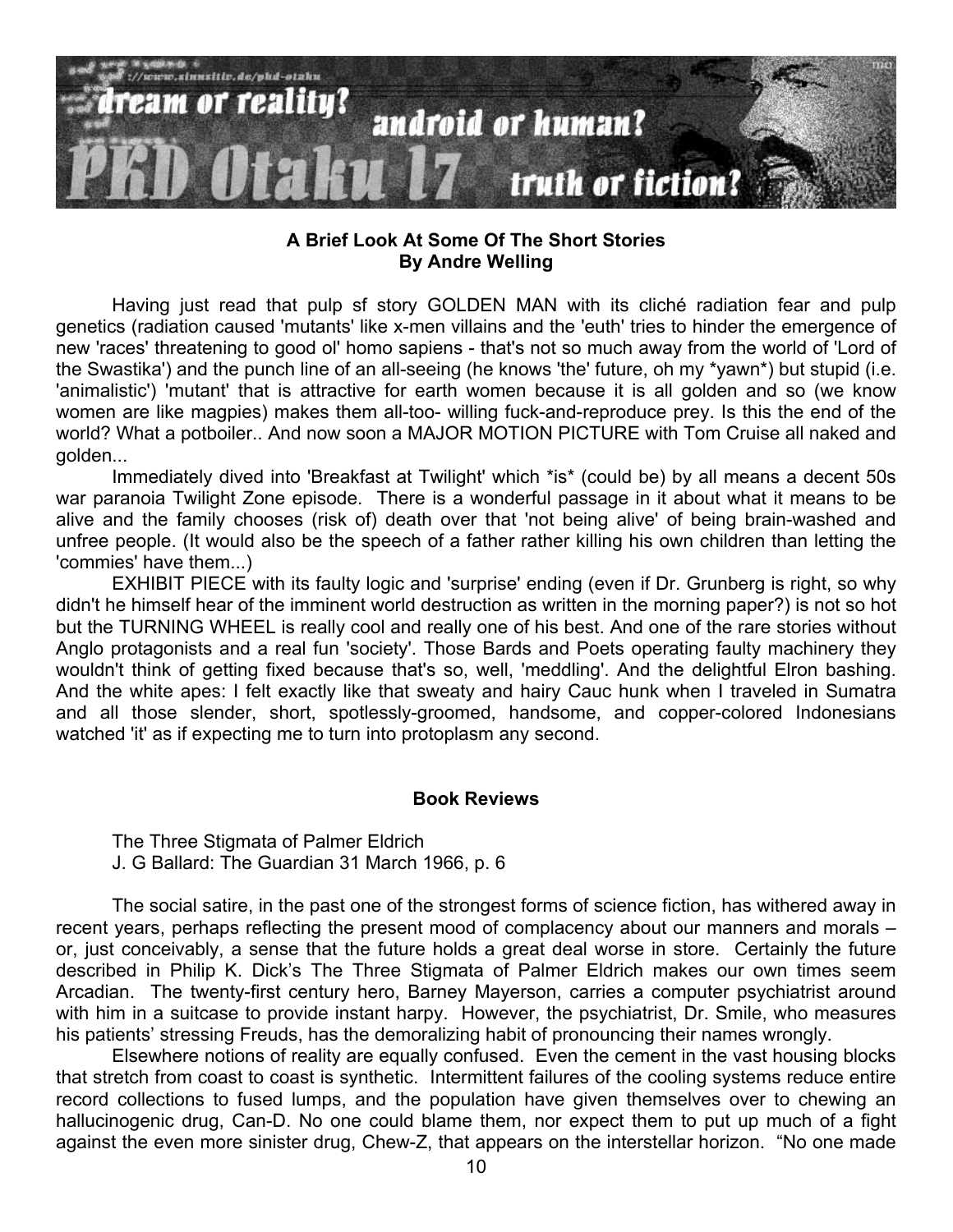

us chew Chew-Z," Barney repines at the end, but the point is never followed up. As with so many of these consumerised nightmares, "The Space Merchants" pre-eminent among them, the author and his characters implicitly accept the social and moral values ostensibly under attack.

... One quesses that the writers of these so-called satires, like the advertising agencies they envision in the future, already see us a passive robots barely able to distinguish one branded product from another

The Man in the High Castle James Cawthorn: New Worlds July 1967, pp. 63-64

If the prose style of the above writers [Samuel R. Delany and Roger Zelanzy] verges upon the florescent, The Man in the High Castle (Penguin SF 5s) by Philip K. Dick offers by contrast a clear, cold daylight. For many who lived through the years from 1939 to 1945, the prospect of a Nazi victory is still and undead nightmare, and Dick depicts it in chilling detail. Tracing the interlocking fortunes of a handful of people in the Japanese-occupied sector of North America, the narrative builds up an alternate future/pas as convincing as the world we know. Europe and Africa are testing grounds for the perverted science of the Third Reich; the outer planets are destined to be Aryan colonies; in the USA, Japanese rule has been recognized as the lesser of two evils. Among the items of the conqueror's culture which filter down to the conquered is the I Ching. The millennia-old text which the Japanese themselves adopted from China, and which will, when correctly consulted (and interpreted) predict the future. How the I Ching affects the destinies of Dickís characters, and how it is connected with the subversive best seller, The Grasshopper Lies Heavy, which describes a world where the Allies were victorious, makes a story of fascinating complexity. For anyone seeking further examples of the Work of Philip K. Dick, John Brunnerís highly informative article in NEW WORLDS 166 will be an invaluable guide.

The Ganymede Takeover James Cawthorn: New Worlds October 1967

Very nearly anything can be looked for, and found, in The Ganymede Takeover (Ace Books, 50c) by Philip K. Dick and Ray Nelson, beginning with the notion of Tennessee as the last bastion of human freedom in the war against the wormlike conquerors from Ganymede. Add to this one Percy X, Negro telepath and leader of a band of coloured rebels who are the hard core of the resistance forces, and whose skin is a coveted prize among the Ganymedians; an illusion projector capable of ìmaterializingî hordes of vampires, elephants, aardvarks and other fancies; action running from stark brutality to outright farce and several sharp prods in all direction at race prejudice. The end result is like James Thurber's well-known hat; indescribable. Judge it for yourself.

#### Gather Yourselves Together

Paul Di Filippo: Asimov's Science Fiction June 1995, pp. 164-165

I live with a person who does not know Philip K. Dick as an SF writer at all. Having read only his posthumously published mainstream novels, she thinks of him, perhaps, as a little-known but talented contemporary and colleague of, say, the young John Barth. Her PKD is a quirky anatomizer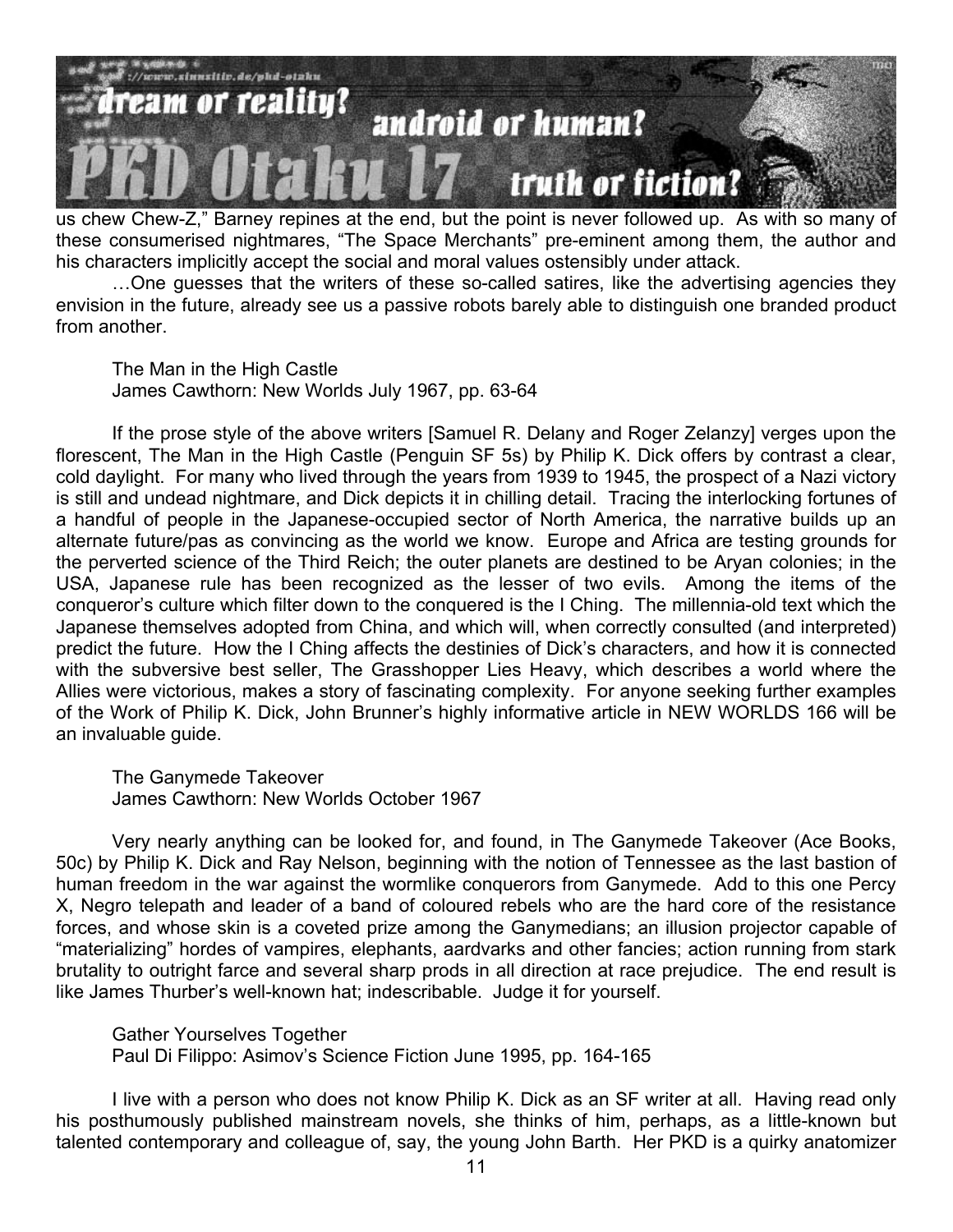

of fifties angst, a metaphysician of the soul of California suburbia, a drainer of the algae-scummed swimming pools and psyches of that frozen-in-time Lotusland.

Talk about your alternate realities!

Now, thanks to Andy Watson, publisher of WCS Books, my mate Deborah (and you lucky folks too) can read what is believed to be Dickís first novel, heretofore unpublished: Gather yourselves Together (hardcover, \$40.00, 291 pages; order through eyeball Books, PO Box 18549, Ashville, NC 28814). This beginner's novel, although relatively simple and unpolished compared to later works, will only cement Dick's reputation as a compassionate genius whose native mainstream narrative impulses were frustrated by an inhospitable marketplace.

Gather features a limited cast: Verne Tildon, Barbara Mahler, and Carl Fitter are three employees of "the Company," a mining firm with interest in China. Left behind in the wake of the 1949 Communist takeover, custodians of an enormous overseas plant, the trio is absolved of duties and finally free to workout the psychodramas incipient among them, in a locale that at first covertly, then explicitly, calls up Dickís familiar post-apocalyptic shattered Edens. Verne and Barbara, having has an unsatisfactory affair years ago back in the States, struggle with the emotional residue. Young and innocent Carl, meanwhile, strives to understand his attraction toward Barbara and his fear of leaving behind the things of his youth.

This potent triangle generates plenty of interest, although emotions never quite reach the apex of aching queasiness found in Dickís other mainstream works. Combined with flashbacks to the State-side pasts of the three protagonists, the narrative never loses its momentum or a certain mild suspense.

What has, I believe, been too little mentioned about Dick's sometimes rushed prose style is its compulsive readability. Not quite stream-of-consciousness, full of effective sentence fragments, Dickís occasionally meandering, seemingly haphazard thread of words, woven of emotions and perceptions, hunches and flashes of insight, functions like a guiding twine through the labyrinth of reality.

Present in this book is nearly every Dickian preoccupation that was to exfoliate later in such startling patterns. Dark-haired girls, simulacra, the cardboard nature of reality, the absence or disappearance of God, the fluctuations between past and present, bodies as machines, the seductive allure of philosophy, metaphysical anxieties – from his very earliest work, Dick was fully Dick.

In an intriguing afterword, Dwight Brown explicates the autobiographical components of the book, making a good case that Carl Fitter stands in for Dick himself. (Carl's massive treatise on ethics can even be seen as the prototype for Dickís enormous Valis exegesis.)

While basically agreeing, I'd like to point out that Barbara herself represents a certain element of Dickís persona. The same age as Dick was when he wrote the book, she is simultaneously hardened and vulnerable, a stance that a young PK, coming off a broken marriage, must have found himself often adopting. M Given Dick's notorious identification with his dead sister, and also an episode where Carl strains to "give birth" to a drawing that seems to represent his anima, the crossgender identification is plain.

This handsomely produced book (credit goes to designer James "Kibo" Parry) rescues from oblivion and important  $-$  and entertaining  $-$  document from one of the field's seminal writers.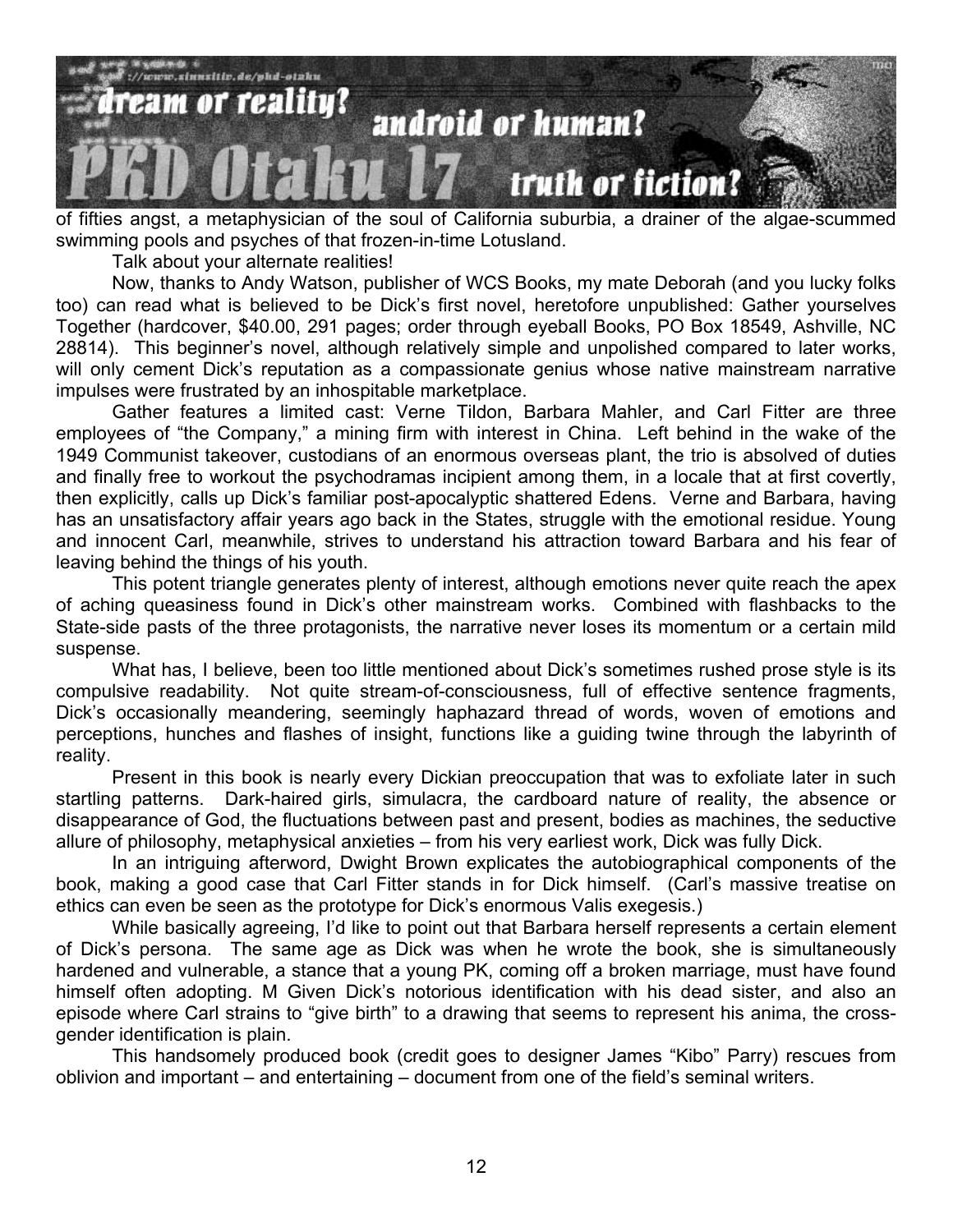

## **Recall Mechanisms - An Interview With Tessa, Chris And Ranea Dick By Annie Knight** *3am Magazine* **2002**

[...] 3AM: What was his writing behavior like?

TD: [He would spend] three days straight writing a couple hundred pages. I didn't get any sleep either because every ten minutes [he would ask] "How do you spell X?", "I need some coffee", "Is there any food?"... He'd lay down for about ten minutes, get up again, and write some more.

3AM: Did he have a separate room for writing?

TD: Well, we lived in a two bedroom apartment, so that doesn't leave a lot of room; but we had to move because the people below us had to get up early and we made all this noise at night. So we moved to a place over a garage. Then we had a little baby [Chris] that screamed constantly. He was known as "Fussy" for six months... Actually, Chris became a character in one of the novels.

#### 3AM: Which one?

TD: Actually, Phil's daughter, Laura, and Chris were in *[The Transmigration of Timothy Archer.](http://home.earthlink.net/~cjk5/dick.html)* Chris was [the character] Manny - You know, Emanuel. Emanuel means something like "the lord has come" and Christopher's name means "bearer of Christ." Laura was [the character] Angel, and in the novel, Manny and Angel get together and save the world.

3AM: Anything else you remember about his writing process?

TD: Right after *The Man In The High Castle* [later in the conversation Tessa explains that this novel was written on his Hermes portable typewriter], he wrote six novels in six weeks because he knew he was going to get the Hugo award [for *The Man In The High Castle*], and he wanted to cash in on it real quick because he was so broke. When he was with me, he wrote *A Scanner Darkly* in under two weeks. But we spent three years rewriting it. I got sick of it. The last time the publisher sent out galleys for us to proof, I refused to do it. Anytime I wanted to change anything besides spelling, we had to have a big argument over it, so I just figured I was better off just leaving it alone.

3AM: So you were pretty involved in his writing process?

TD: Well, for *[A Scanner Darkly](http://www.epinions.com/book_mu-2352091)*.

3AM: When you were with him, were there books he particularly cared about more than others?

TD: He figured *[The Man In the High Castle](http://www.alphane.com/moon/laura-tmithc.htm)* to be his masterpiece, but he was hoping to write another one.

3AM: Did his writing behaviors change any towards the end of his life?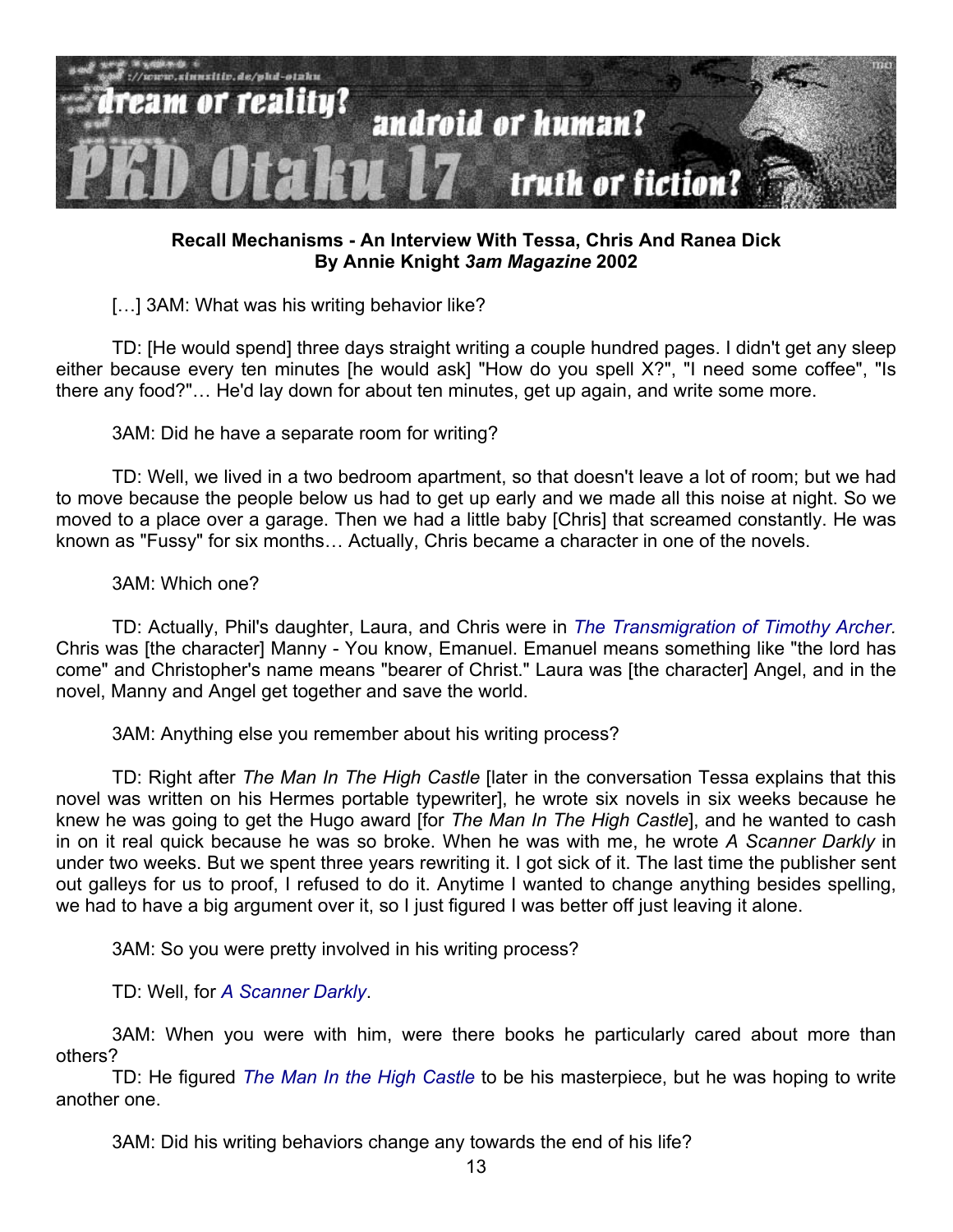

TD: His writing was the one constant in his life. He wanted to be a musician when he was young, but he had more desire than talent, so he became a writer. That's where he did have talent.

### 3AM: What did he play?

TD: He played a triangle with Harry Parch. He got to hit the triangle (laughing). [Parch] was an avant-garde musician up in Northern California. He made his own instruments... Anyway, Phil worked at [Tower Records](http://www.towerrecords.com/) in San Francisco for a long time, and they wanted to promote him to be a manager, but his agoraphobia was getting worse. He didn't like being around people, and here he was, a salesman in a record store. That was how he met his ex-wife, Cleo. They were both students at UC [Berkeley](http://www.berkerley.edu/) and she would come in and buy records.

3AM: What did he study at Berkeley?

TD: Phil studied philosophy for one semester, and then he dropped out because, at the time, they had mandatory [ROTC](http://www.armyrotc.com/) since Korea was going on.

CD: Tell her about the broom.

3AM: For ROTC, they had to march with their M-1. But he would march with a broom because he didn't want to carry a gun and they told him he couldn't do that. Well, the following week, they were learning how to take the M-1 apart and put it back together, but somehow, accidentally, Phil dropped the firing pin into the wrong place and the gun was useless and could never be fired again. So he marched with the broken gun, but he got an F in ROTC, or they kicked him out. See, he never told the same story the same way twice, but some of the details remained the same. Anyway, he dropped out of college because he just couldn't handle the ROTC. After that, he went to sign up rather than get drafted because he no longer had his exemption for being in college. That's when he found out about his high blood pressure. They wouldn't take him [because of it]. He would go join the army and fight in the war because that was better than being drafted, but he wouldn't do ROTC and be a chicken lieutenant, hiding in the tent. He really was against the war, but if he was gonna do it, he was gonna be cannon fodder, not an officer.

TD: (to Chris) Do you remember flipping quarters at [K.W.] Jeter's house?"

CD: We were flipping quarters, and I won about eight or nine quarters, and for some reason my dad and me went outside. We were sitting on the stairs, and a homeless guy came up, asking us if we could spare a quarter for a cup of coffee. I reached in my pocket and gave the guy all the quarters I had won. My dad was really proud of me because he was like that-he really cared about people, and even felt sorry for some of them. I think he was really surprised that a seven-year-old kid would give up all those quarters...

 My favorite thing was to have him take me to buy my [Star Wars toys](http://www.maxpages.com/lukesalliance). It was really hard to get him to go do it... we bought the "Millennium Falcon." That was a big deal for me because he never went anywhere, and never left his house. I didn't realize what a big deal it was then, but the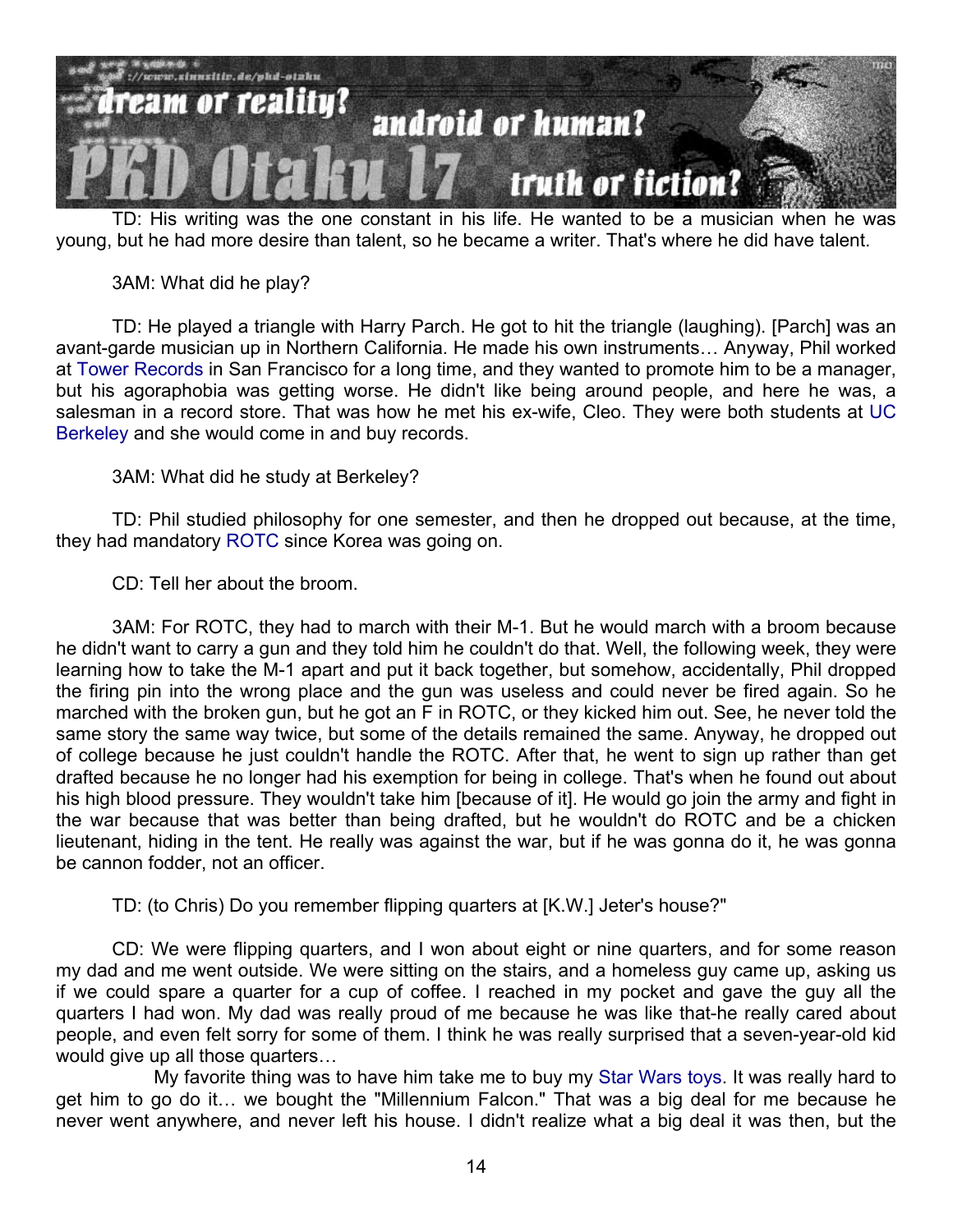

older I get, the less I want to go anywhere. We live in the mountains, on a dirt road, in the middle of nowhere.

RD: Yeah, I have to beg him to take me to places like Disneyland.

TD: Phil took me to Disneyland once and we managed to stay for about two hours until he went out to the parking lot and sat on the hood of the car. He couldn't get in and drive home because our friends drove us there, so he just waited there until we all went home. He could not stand crowds.

CD: He didn't like driving either. I remember he had a car for about three or four years before he passed away and it only had about 600 miles on it.

TD: For several years, he didn't have a car. He just lived in places where he could walk to everything...

CD: I'm really excited about Minority Report with [Steven Spielberg](http://www.spielberg-dreamworks.com/) and Tom Cruise. Spielberg hasn't released any bad movies at all. As for *Total Recall* and [Blade Runner,](http://www.brmovie.com/) both were real good. *Screamers* was low budget. I enjoyed the story. I thought it was really good actually, but I didn't like it being low budget because that means the movie is not as good, and I think that hurt his image. But I think *Minority Report* will really help to launch things and make him more popular. What I really like is that the movies reach a lot of people and get them to enjoy his books because people don't read that much anymore, as it is...

TD: Since the movie got an R-rating, [Mattel](http://www.mattel.com/) discontinued all the *Blade Runner* toys, because how do you sell toys to kids from an R-rated movie? Of course today that wouldn't be a big thing, but then it was. But one day, I saw them at Mervyns's, discounted at half price, and I bought as many as I could afford.

3AM: When was this?

TD: Right after the movie came out, and Phil had just died.

3AM: So he was around for the making of the movie?

TD: He got to see the rough cut, which was no good, and then saw a rough cut of the remake, which was much better.

3AM: How did he feel about the movie overall?

TD: Well, he was much happier with it after David Peoples, a script doctor, fixed it. The main thing was that Peoples *did* put in the little origami animals, because Phil's novel was mostly about the animals and that we were going to lose them because we don't take care of them. The original script was just a bunch of robots and people shooting it out. But that's what people want to see!